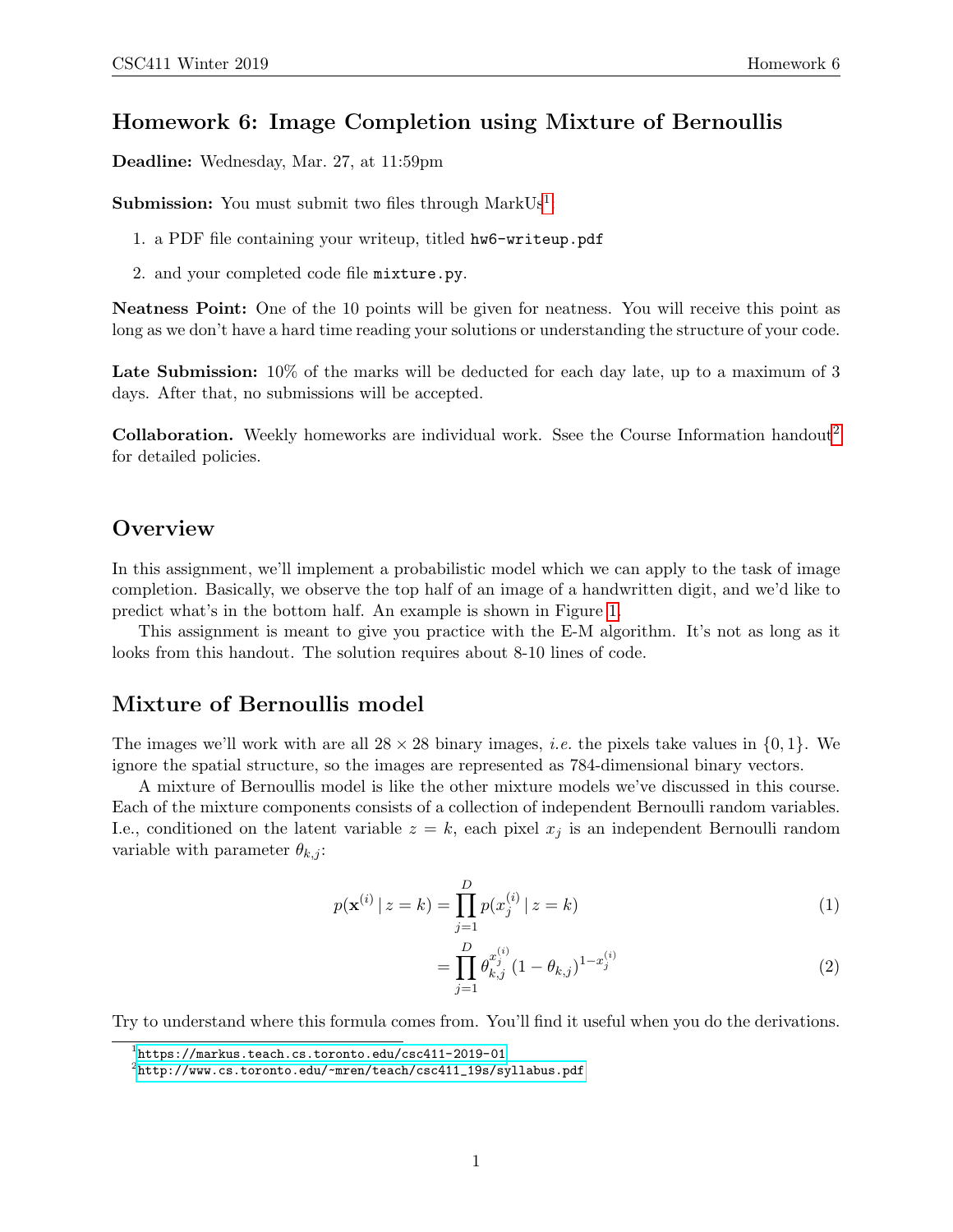э 6 8 9 2 4 Б 9 O 5 4 9 3 5 ο 9 ပ

Given these observations... ... you want to make these predictions

<span id="page-1-0"></span>Figure 1: An example of the observed data (left) and the predictions about the missing part of the image (right).

This can be written out as the following generative process:

Sample z from a multinomial distribution with parameter vector  $\pi$ .

For  $j = 1, \ldots, D$ :

Sample  $x_i$  from a Bernoulli distribution with parameter  $\theta_{k,i}$ , where k is the value of z.

It can also be written mathematically as:

$$
z \sim \text{Multinomial}(\boldsymbol{\pi})\tag{3}
$$

$$
x_j \mid z = k \sim \text{Bernoulli}(\theta_{k,j}) \tag{4}
$$

## Summary of notation

We will refer to three dimensions in our model:

- $N = 60,000$ , the number of training cases. The training cases are indexed by i.
- $D = 28 \times 28 = 784$ , the dimension of each observation vector. The dimensions are indexed by  $j$ .
- $K$ , the number of components. The components are indexed by  $k$ .

The inputs are represented by  $X$ , an  $N \times D$  binary matrix. In the E-step, we compute R, the matrix of responsibilities, which is an  $N \times K$  matrix. Each row gives the responsibilities for one training case.

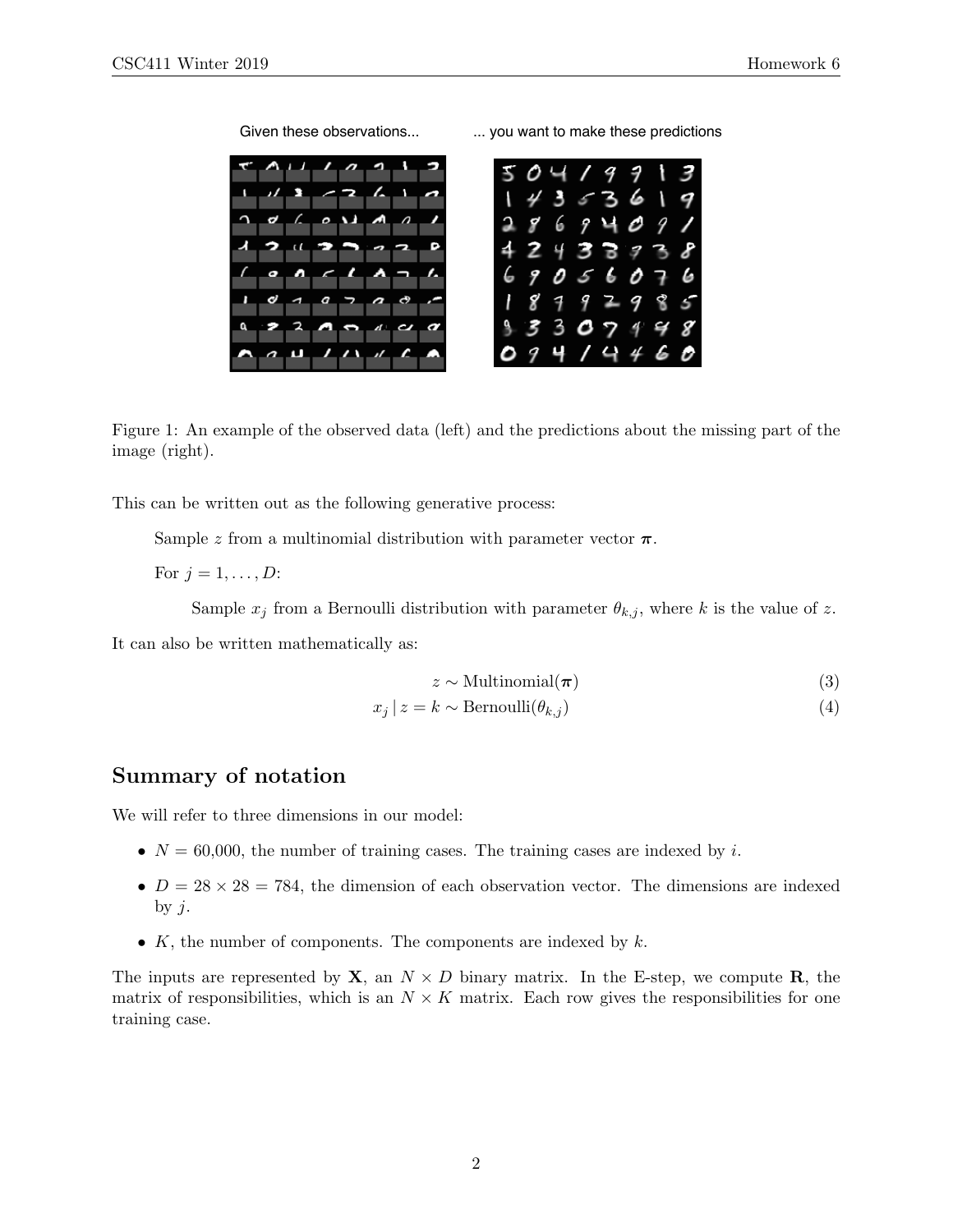The trainable parameters of the model, written out as vectors and matrices, are:

$$
\boldsymbol{\pi} = \begin{pmatrix} \pi_1 \\ \pi_2 \\ \vdots \\ \pi_K \end{pmatrix}
$$

$$
\boldsymbol{\Theta} = \begin{pmatrix} \theta_{1,1} & \theta_{1,2} & \cdots & \theta_{1,D} \\ \theta_{2,1} & \theta_{2,2} & & \theta_{2,D} \\ \vdots & \ddots & \vdots \\ \theta_{K,1} & \theta_{K,2} & \cdots & \theta_{K,D} \end{pmatrix}
$$

The rows of Θ correspond to mixture components, and columns correspond to input dimensions.

#### Part 1: Learning the parameters (3 marks)

In the first step, we'll learn the parameters of the model given the responsibilities, using the MAP criterion. This corresponds to the M-step of the E-M algorithm.

In lecture, we discussed the E-M algorithm in the context of maximum likelihood (ML) learning. The MAP case is only slightly different from ML: the only difference is that we add a prior probability term to the objective function in the M-step. In particular, recall that in the context of ML, the M-step maximizes the objective function:

$$
\sum_{i=1}^{N} \sum_{k=1}^{K} r_k^{(i)} \left[ \log \Pr(z^{(i)} = k) + \log p(\mathbf{x}^{(i)} \mid z^{(i)} = k) \right],\tag{5}
$$

where the  $r_k^{(i)}$  $\kappa_k^{(i)}$  are the responsibilities computed during the E-step. In the MAP formulation, we add the (log) prior probability of the parameters:

<span id="page-2-1"></span>
$$
\sum_{i=1}^{N} \sum_{k=1}^{K} r_k^{(i)} \left[ \log \Pr(z^{(i)} = k) + \log p(\mathbf{x}^{(i)} | z^{(i)} = k) \right] + \log p(\boldsymbol{\pi}) + \log p(\boldsymbol{\Theta}) \tag{6}
$$

Our prior for Θ is as follows: every entry is drawn independently from a beta distribution with parameters  $a$  and  $b$ . The beta distribution is discussed in Lecture 14, but here it is again for reference:

$$
p(\theta_{k,j}) \propto \theta_{k,j}^{a-1} (1 - \theta_{k,j})^{b-1}
$$
 (7)

Recall that  $\alpha$  means "proportional to." I.e., the distribution has a normalizing constant which we're ignoring because we don't need it for the M-step.

For the prior over mixing proportions  $\pi$ , we'll use the Dirichlet distribution, which is the conjugate prior for the multinomial distribution. It is a distribution over the probability simplex, i.e. the set of vectors which define a valid probability distribution.[3](#page-2-0) The distribution takes the form

$$
p(\boldsymbol{\pi}) \propto \pi_1^{a_1 - 1} \pi_2^{a_2 - 1} \cdots \pi_K^{a_K - 1}.
$$
 (8)

For simplicity, we use a symmetric Dirichlet prior where all the  $a_k$  parameters are assumed to be equal. Like the beta distribution, the Dirichlet distribution has a normalizing constant which we

<span id="page-2-0"></span><sup>3</sup> I.e., they must be nonnegative and sum to 1.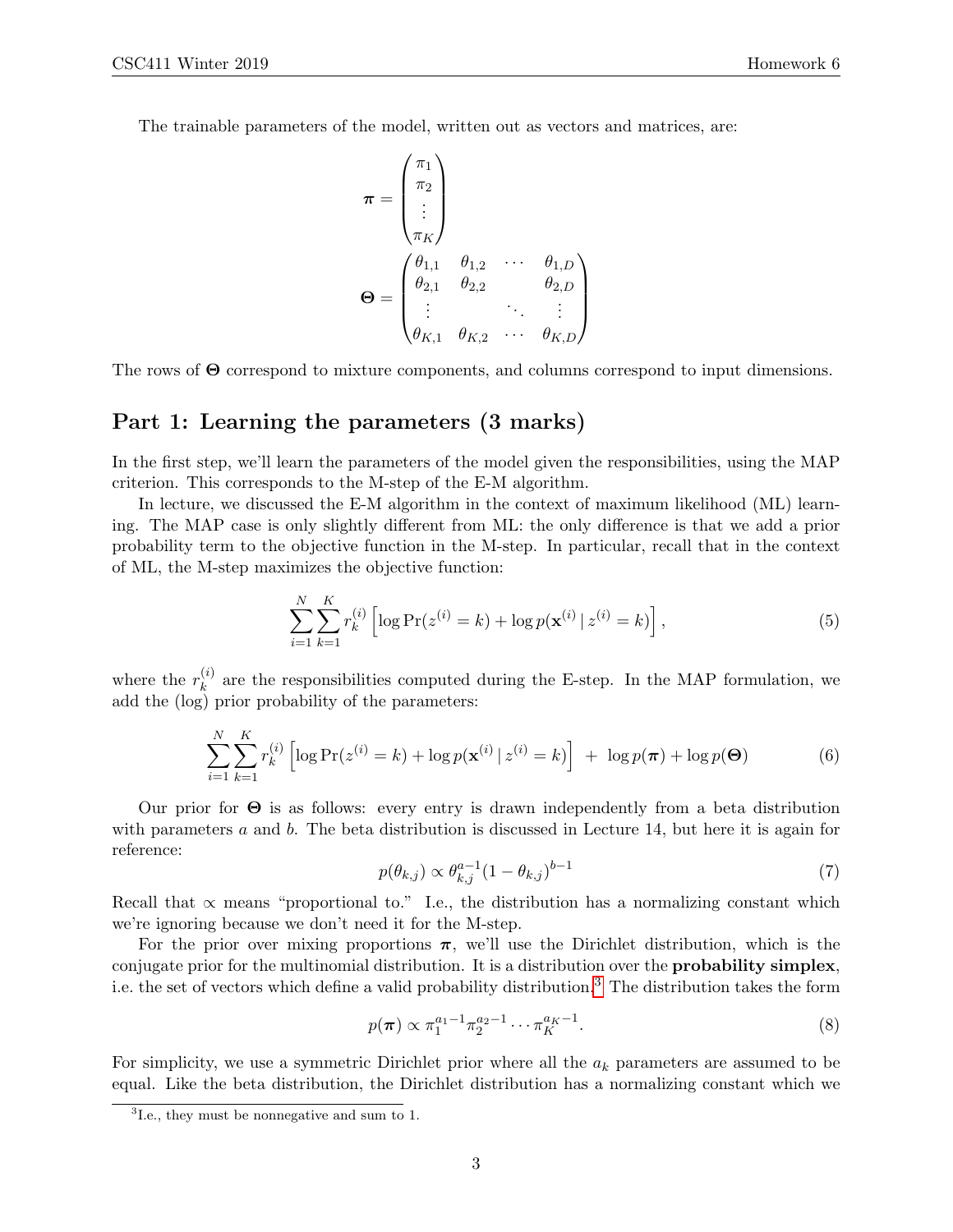don't need when updating the parameters. The beta distribution is actually the special case of the

Dirichlet distribution for  $K = 2$ . You can read more about it on Wikipedia if you're interested.<sup>[4](#page-3-0)</sup> Your tasks for this part are as follows:

1. (2 marks) Derive the M-step update rules for  $\Theta$  and  $\pi$  by setting the partial derivatives of Eqn [6](#page-2-1) to zero. Your final answers should have the form:

$$
\pi_k \leftarrow \cdots
$$

$$
\theta_{k,j} \leftarrow \cdots
$$

Be sure to show your steps. (There's no trick here; you've done very similar questions before.)

2. (1 mark) Take these formulas and use them to implement the functions Model.update pi and Model.update\_theta in mixture.py. Each one should be implemented in terms of NumPy matrix and vector operations. Each one requires only a few lines of code, and should not involve any for loops.

To help you check your solution, we have provided the function checking.check\_m\_step. If this check passes, you're probably in good shape.<sup>[5](#page-3-1)</sup>

To convince us of the correctness of your implementation, please include the output of running mixture.print\_part\_1\_values(). Note that we also require you to submit mixture.py through MarkUs.

3. (0 marks) The function learn\_from\_labels learns the parameters of the model from the labeled MNIST images. The values of the latent variables are chosen based on the digit class labels, i.e. the latent variable  $z^{(i)}$  is set to k if the *i*th training case is an example of digit class k. In terms of the code, this means the matrix **R** of responsibilities has a 1 in the  $(i, k)$ entry if the *i*th image is of class  $k$ , and 0 otherwise.

Run learn\_from\_labels to train the model. It will show you the learned components (i.e. rows of  $\Theta$ ) and print the training and test log-likelihoods. You do not need to submit anything for this part. It is only for your own satisfaction.

## Part 2: Posterior inference (3 marks)

Now we derive the posterior probability distribution  $p(z | \mathbf{x}_{obs})$ , where  $\mathbf{x}_{obs}$  denotes the subset of the pixels which are observed. In the implementation, we will represent partial observations in terms of variables  $m_i^{(i)}$  $j^{(i)}$ , where  $m_j^{(i)} = 1$  if the jth pixel of the *i*th image is observed, and 0 otherwise. In the implementation, we organize the  $m_i^{(i)}$  $j^{(i)}$ 's into a matrix **M** which is the same size as **X**.

1. (1 mark) Derive the rule for computing the posterior probability distribution  $p(z|\mathbf{x})$ . Your final answer should look something like

$$
Pr(z = k | \mathbf{x}) = \cdots \tag{9}
$$

where the ellipsis represents something you could actually implement. Note that the image may be only partially observed.

<span id="page-3-1"></span><span id="page-3-0"></span> $^4$ [http://en.wikipedia.org/wiki/Dirichlet\\_distribution](http://en.wikipedia.org/wiki/Dirichlet_distribution)

<sup>&</sup>lt;sup>5</sup>It's worth taking a minute to think about why this check works. It's based on the variational interpretation of E-M discussed at the end of Lecture 17. You can also read more about it in Neal and Hinton, 1998, "A view of the E-M algorithm that justifies incremental, sparse, and other variants."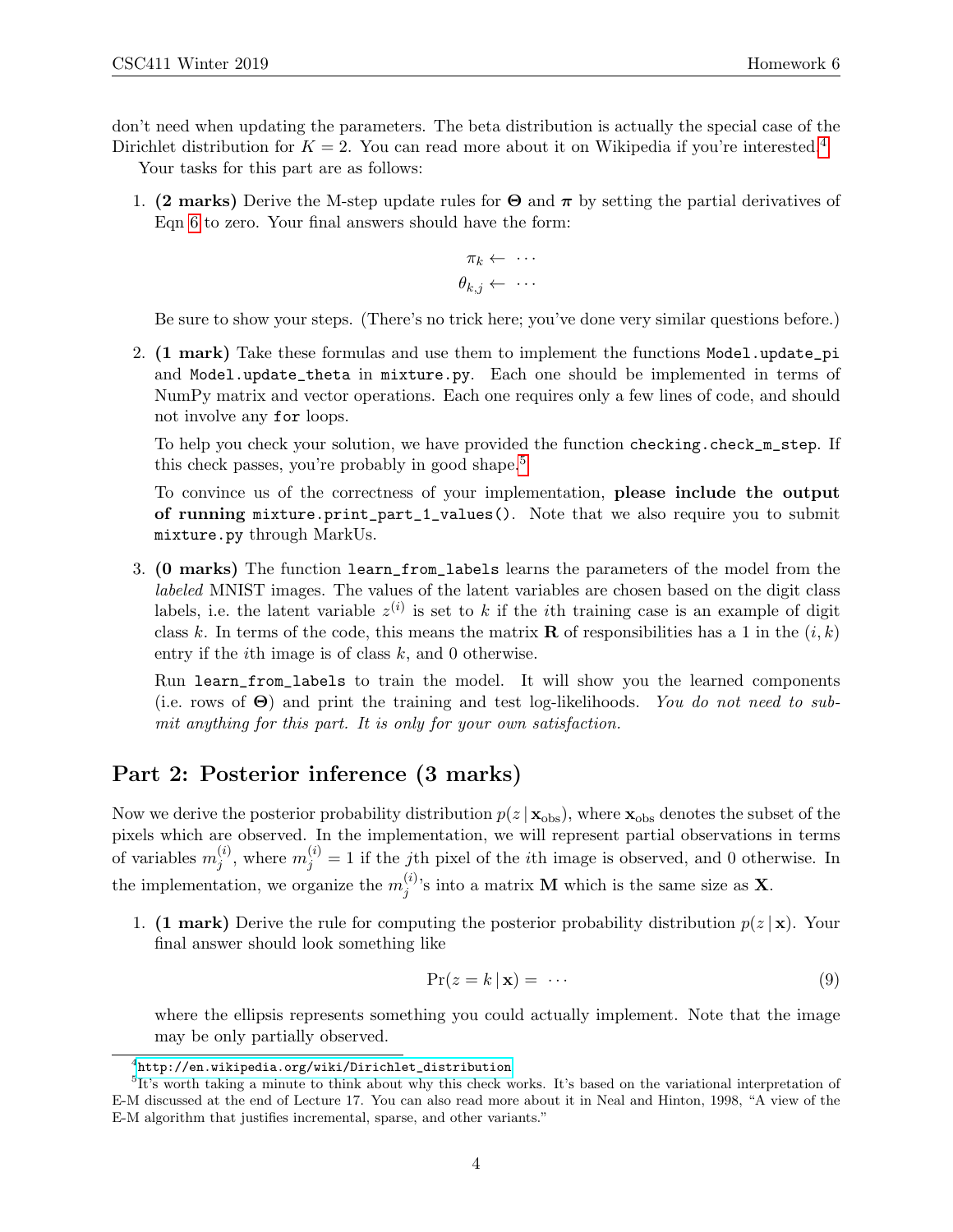Hints: For this derivation, you probably want to express the observation probabilities in the form of Eqn [2.](#page-0-2)

2. (1 mark) Implement the method Model.compute\_posterior using your solution to the previous question. While your answer to Question 1 was probably given in terms of probabilities, we do the computations in terms of log probabilities for numerical stability. We've already filled in part of the implementation, so your job is to compute  $\log p(z, \mathbf{x})$  as described in the method's doc string.

Your implementation should use NumPy matrix and vector operations, rather than a for loop. Hint: There are two lines in Model.log\_likelihood which are almost a solution to this question. You can reuse these lines as part of the solution, except you'll need to modify them to deal with partial observations.

To help you check your solution, we've provided the function checking.check\_e\_step. Note that this check only covers the case where the image is fully observed, so it doesn't fully verify your solution to this part.

3. (1 mark) Implement the method Model.posterior\_predictive\_means, which computes the posterior predictive means of the missing pixels given the observed ones. Hint: this requires only two very short lines of code, one of which is a call to Model.compute\_posterior.

To convince us of the correctness of the implementation for this part and the previous part, please include the output of running mixture.print\_part\_2\_values(). Note that we also require you to submit mixture.py through MarkUs.

4. (0 marks) Run the function train\_with\_em, which trains the mixture model using E-M. It plots the log-likelihood as a function of the number of steps.<sup>[6](#page-4-0)</sup> You can watch how the mixture components change during training.<sup>[7](#page-4-1)</sup> It also shows the model's image completions after every step. You can watch how they improve over the course of training. At the very end, it outputs the training and test log-likelihoods. The final model for this part should be much better than the one from Part 1. You do not need to submit anything for this part. It's only for your own satisfaction.

# Part 3: Conceptual questions (3 marks)

This section asks you to reflect on the learned model. We tell you the outcomes of the experiments, so that you can do this part independently of the first 2. Each question can be answered in a few sentences.

1. (1 mark) In the code, the default parameters for the beta prior over  $\Theta$  were  $a = b = 2$ . If we instead used  $a = b = 1$  (which corresponds to a uniform distribution), the MAP learning algorithm would have the problem that it might assign zero probability to images in the test set. Why might this happen? Hint: what happens if a pixel is always 0 in the training set, but 1 in the test image?

<span id="page-4-0"></span> $6$ Observe that it uses a log scale for the number of E-M steps. This is always a good idea, since it can be difficult to tell if the training has leveled off using a linear scale. You wouldn't know if it's stopped improving or is just improving very slowly.

<span id="page-4-1"></span><sup>7</sup> It's likely that 5-10 of the mixture components will "die out" during training. In general, this is something we would try to avoid using better initializations and/or priors, but in the context of this assignment it's the normal behavior.